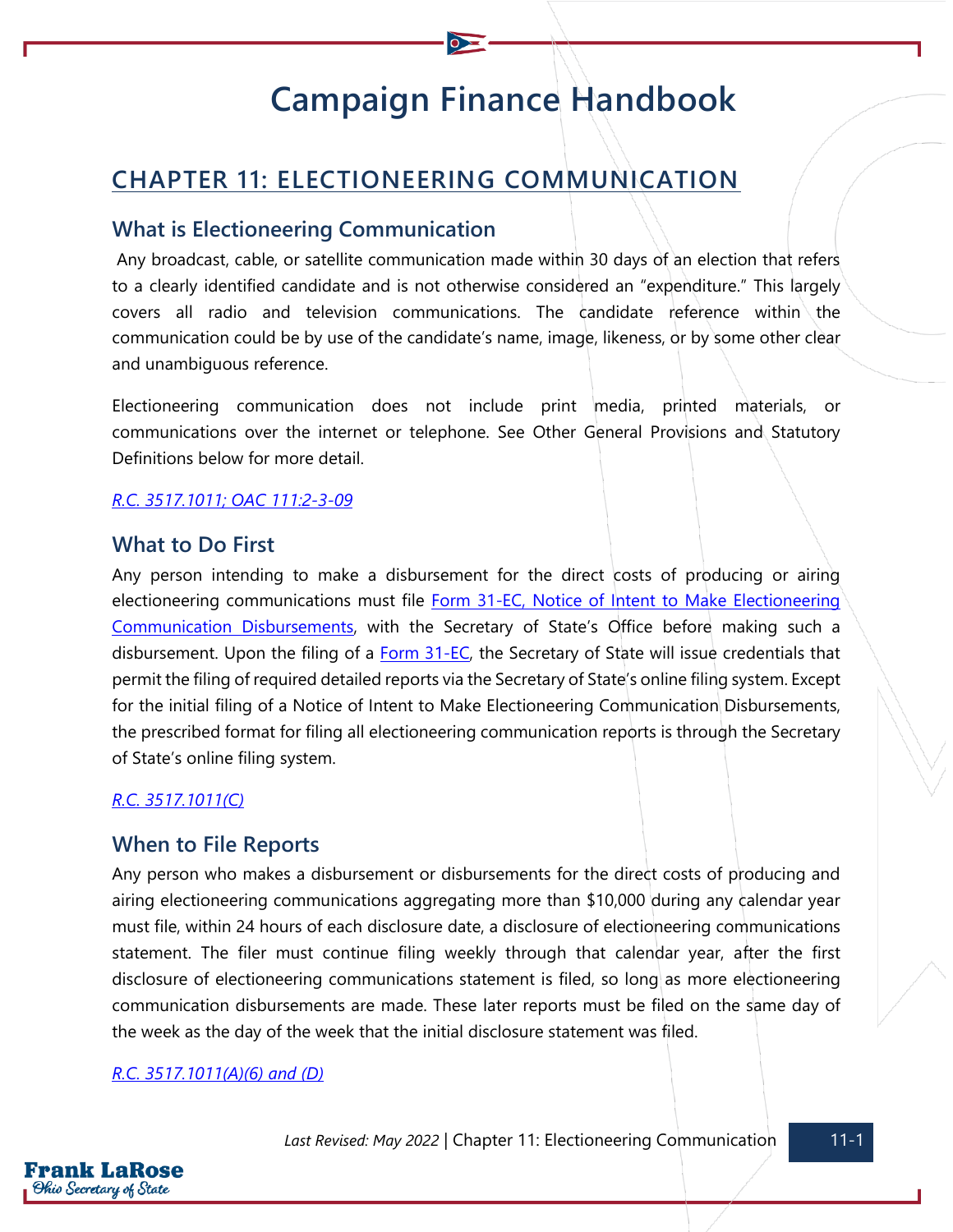# **What a Filing Must Contain**

Each electioneering communication disclosure statement must contain all of the following:

 $\overline{\bullet}$ 

- The full name and address of the person making the disbursement, any person sharing or exercising direction or control over the activities of the person making the disbursement, and the custodian of the books and accounts of the person making the disbursement;
- The principal place of business of the person making the disbursement, if not an individual;
- The amount of each disbursement of more than \$1 during the period covered by the statement and the identity of the person to whom the disbursement was made;
- The nominations or elections to which the electioneering communications pertain and the names, if known, of the candidates identified or to be identified; and
- For each contributor who contributed an aggregate of \$200 or more to the person making the disbursement and whose contributions were used for making the disbursement, all of the following information:
	- i. The full name and address of the contributor and, if the contributor is a political action committee, its registration number;
	- ii. The month, day, and year of the contribution;
	- iii. If the contributor is an individual, the name of the individual's current employer, or if the individual is self-employed, the individual's occupation and the name of the individual's business;
	- iv. A description of the contribution, if other than money;
	- v. The value of the contribution; and
	- vi. For any contribution transmitted through a payroll deduction, if the amounts deducted from the wages and salaries of two or more employees exceed, in the aggregate, \$100, the full name of the employees' employer and the full name of the labor organization of which the employees are members, if any.

#### *[R.C. 3517.1011\(D\)](https://codes.ohio.gov/ohio-revised-code/section-3517.1011)*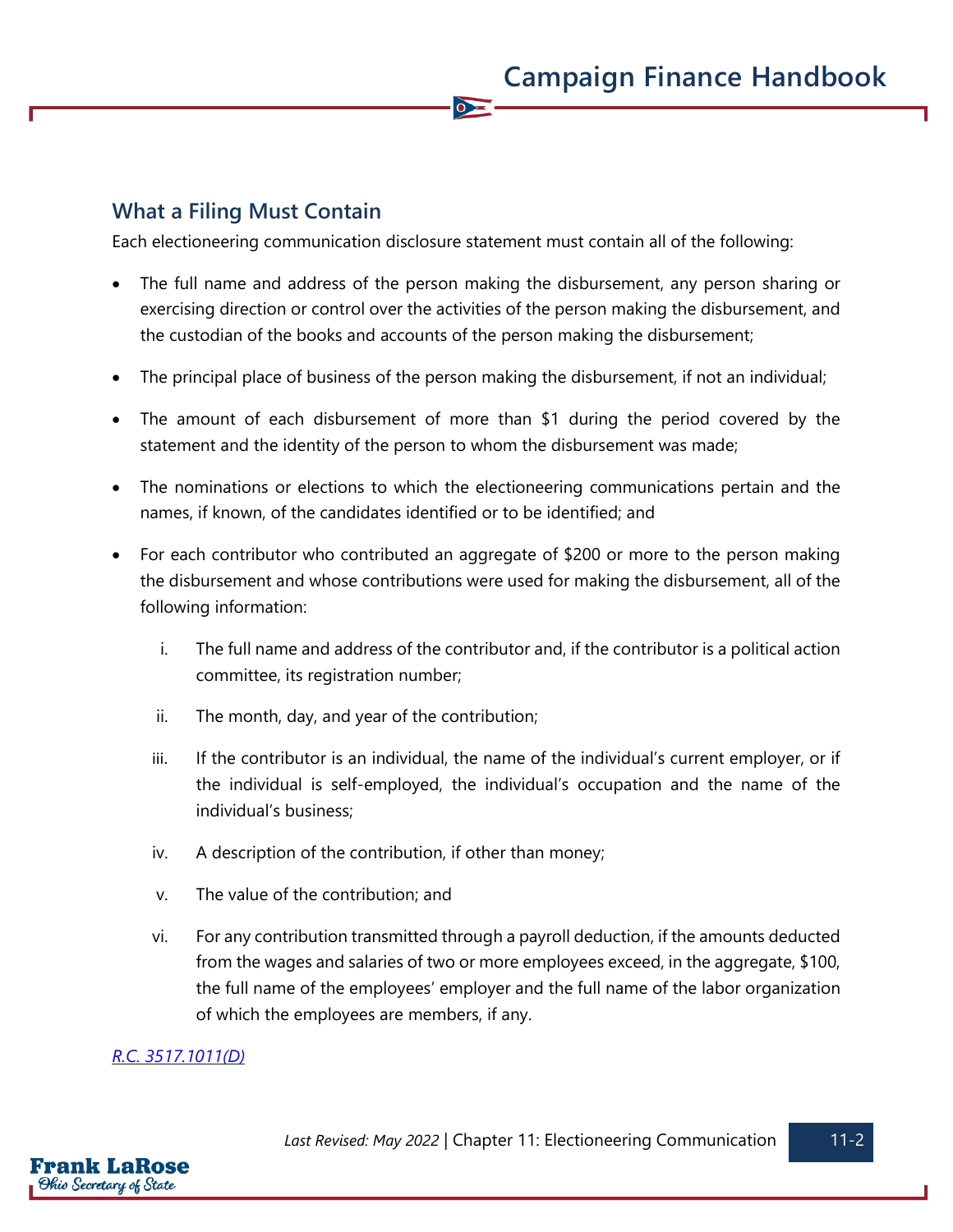## **Coordinated Electioneering Communication**

An electioneering communication that is made under any arrangement, coordination, or direction by a candidate or a candidate's campaign committee, or by the officers, agents, employees, or consultants of a candidate or a candidate's campaign committee, or by a former officer, former agent, former employee, or former consultant of a candidate or a candidate's campaign committee, is considered to be coordinated and, as such, becomes an in-kind contribution to the candidate. An in-kind contribution is subject to contribution limits, the corporate prohibition, and other requirements of the general campaign finance laws.

 $\bullet$ 

#### *[R.C. 3517.1011\(A\)\(5\), \(G\) and \(H\);](https://codes.ohio.gov/ohio-revised-code/section-3517.1011) [3517.102](https://codes.ohio.gov/ohio-revised-code/section-3517.102)*

#### **Disclaimer Requirement**

Within each electioneering communication, a statement must appear or be presented in a conspicuous manner that clearly indicates that the electioneering communication is not authorized by the candidate or the candidate's campaign committee and that clearly identifies the person making the disbursement for the electioneering communication in accordance with [R.C. 3517.20.](https://codes.ohio.gov/ohio-revised-code/section-3517.20)

#### *[R.C. 3517.1011\(F\)](https://codes.ohio.gov/ohio-revised-code/section-3517.1011)*

## **Other General Provisions**

During the 30 days before a primary or general election, any disbursement to pay the direct costs of producing or airing a broadcast, cable, or satellite communication that refers to a clearly identified candidate is considered to be made for the purpose of influencing the results of that election and must be reported as an expenditure or as an independent expenditure.

#### *[R.C. 3517.01\(C\)\(6\),](https://codes.ohio.gov/ohio-revised-code/section-3517.01) [3517.10](https://codes.ohio.gov/ohio-revised-code/section-3517.10)*

The term "contribution" for the purpose of electioneering communication is not the same as the term "contribution" used in other areas of the campaign finance law.

#### *[R.C. 3517.01\(C\)\(5\)\(e\)](https://codes.ohio.gov/ohio-revised-code/section-3517.01)*

A person is considered to have made a disbursement if the person has signed a contract to make the disbursement.

#### *[R.C. 3517.1011\(B\)](https://codes.ohio.gov/ohio-revised-code/section-3517.1011)*

*Last Revised: May 2022* | Chapter 11: Electioneering Communication 11-3

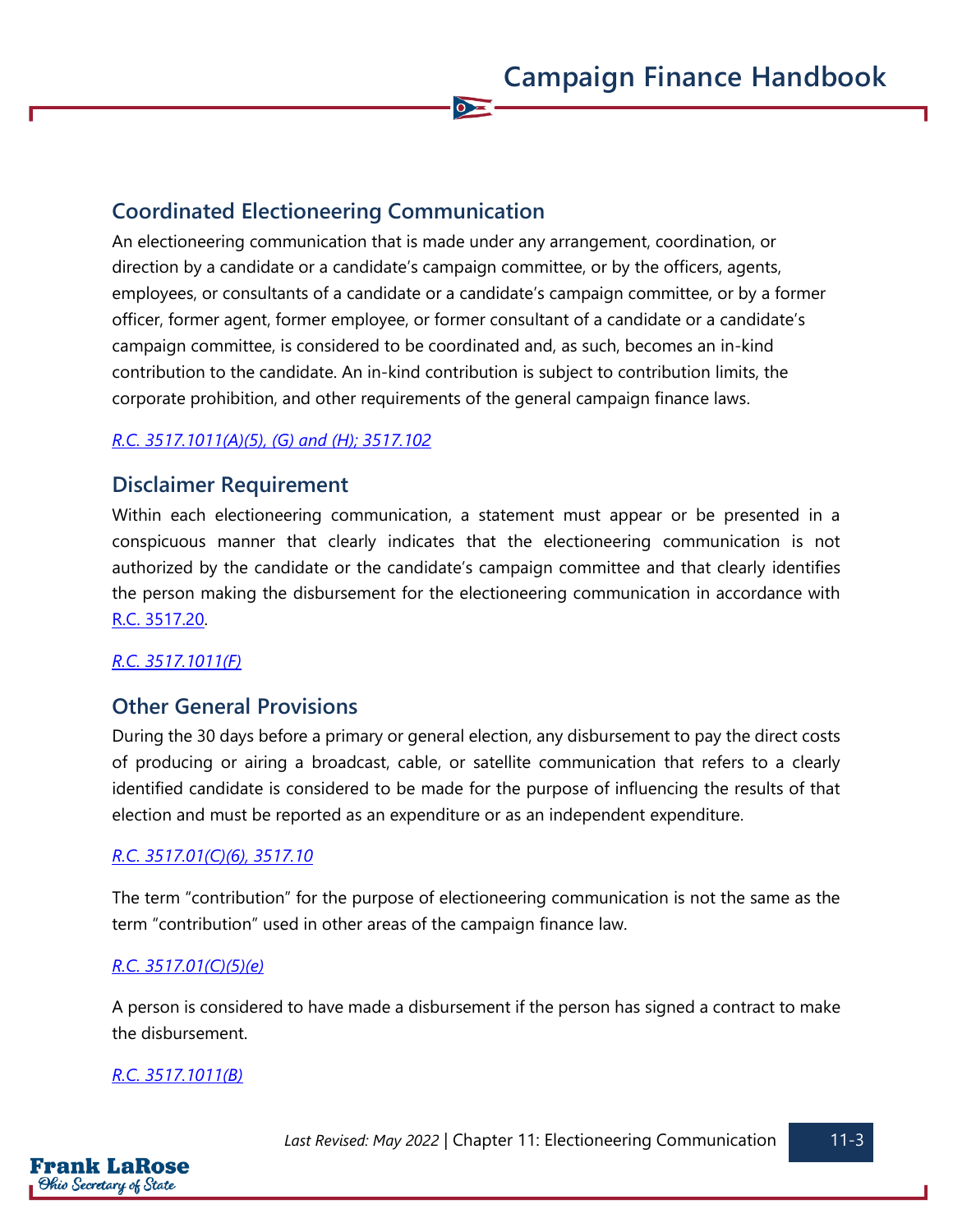# **Statutory Definitions Relating to Electioneering Communication**

"Electioneering communication" means any broadcast, cable, or satellite communication that refers to a clearly identified candidate and that is made during either of the following periods of time:

 $\overline{\bullet}$ 

- a. If the person becomes a candidate before the day of the primary election at which candidates will be nominated for election to that office, between the date that the person becomes a candidate and the 30th day before that primary election and between the date of the primary election and the 30th day before the general election at which a candidate will be elected to that office.
- b. If the person becomes a candidate after the day of the primary election at which candidates were nominated for election to that office or between the date of the primary election and the 30th day before the general election at which a candidate will be elected to that office.<sup>1</sup>

## *[R.C. 3517.1011\(A\)\(7\)\(a\)](https://codes.ohio.gov/ohio-revised-code/section-3517.1011)*

"Refers to a clearly identified candidate" means that the candidate's name, nickname, photograph, or drawing appears, or the identity of the candidate is otherwise apparent through an unambiguous reference to the person, such as "the Chief Justice," "the Governor," "member of the Ohio Senate," or "member of the Ohio House of Representatives," and other such examples cited in the act, or through an unambiguous reference to the person's status as a candidate.

#### *[R.C. 3517.1011\(A\)\(13\)](https://codes.ohio.gov/ohio-revised-code/section-3517.1011)*

Electioneering communication does not include any of the following:

a. A communication that is publicly distributed through a means of communication other than a broadcast, cable, or satellite television or radio station, such as communications appearing in print media, mailings, brochures, bumper stickers, yard signs, communications over the internet, including email, or telephone communications;

<sup>&</sup>lt;sup>1</sup> For purposes of <u>R.C. 3517.1011</u>, "candidate" has the same meaning as in <u>R.C. 3501.01(H)</u>.